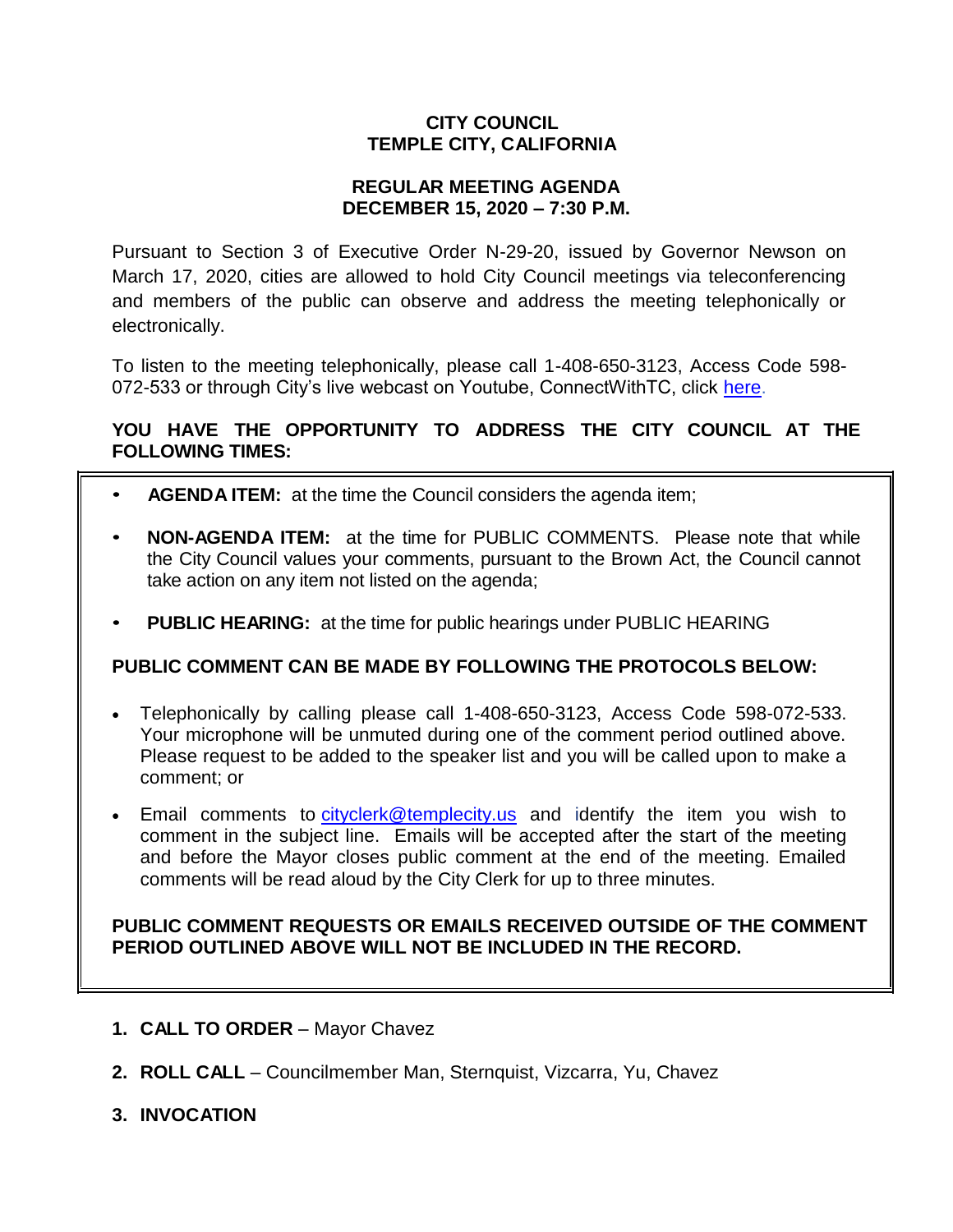City Council Agenda December 15, 2020 Page 2 of 5

### **4. PLEDGE OF ALLEGIANCE**

### **5. CEREMONIAL MATTERS – PRESENTATIONS**

- A. CORAZON DE JESUS CENTENARIAN
- B. CHAMBER OF COMMERCE UPDATE

### **6. PUBLIC COMMENTS ON ITEMS NOT LISTED ON THE AGENDA**

The City Council will now hear public comments regarding items **not listed** on the agenda. The procedure to address the City Council is highlighted on the first page of this agenda. This section is limited to 30 minutes total.

### **7. CONSENT CALENDAR**

All Consent Calendar items may be approved in a single motion as recommended unless removed for further discussion. If members of the City Council or persons in the audience wish to discuss any matters listed on the Consent Calendar, please address them at this time.

Recommendation: Approve Items A through D per recommendations.

### A. [APPROVAL](https://ca-templecity.civicplus.com/DocumentCenter/View/15441/7A_CCM---2020-12-01) OF MINUTES

The City Council is requested to review and approve the Minutes of the Regular City Council Meeting of December 1, 2020.

Recommendation: Approve.

### B. PARKS AND RECREATION [COMMISSION MEETING ACTIONS](https://ca-templecity.civicplus.com/DocumentCenter/View/15442/7B_PRC-Regular-Meeting-Actions_2020-11-18)

The City Council is requested to receive and file the actions of the Parks and Recreation Commission Meeting of November 18, 2020.

Recommendation: Receive and file.

### C. [VISA CARD REPORT](https://ca-templecity.civicplus.com/DocumentCenter/View/15443/7C_Visa-Card-Report-12-15-20)

The City Council is requested to receive and file the Visa Card Report.

Recommendation: Receive and file.

### D. [ADOPTION OF RESOLUTION NO. 20-5506 APPROVING PAYMENT OF BILLS](https://ca-templecity.civicplus.com/DocumentCenter/View/15444/7D_Warrant_Reso-No-20-5506-121520_FY-2020-2021)  [FOR FISCAL YEAR 2020-21](https://ca-templecity.civicplus.com/DocumentCenter/View/15444/7D_Warrant_Reso-No-20-5506-121520_FY-2020-2021)

The City Council is requested to adopt Resolution No. 20-5506 authorizing the payment of bills.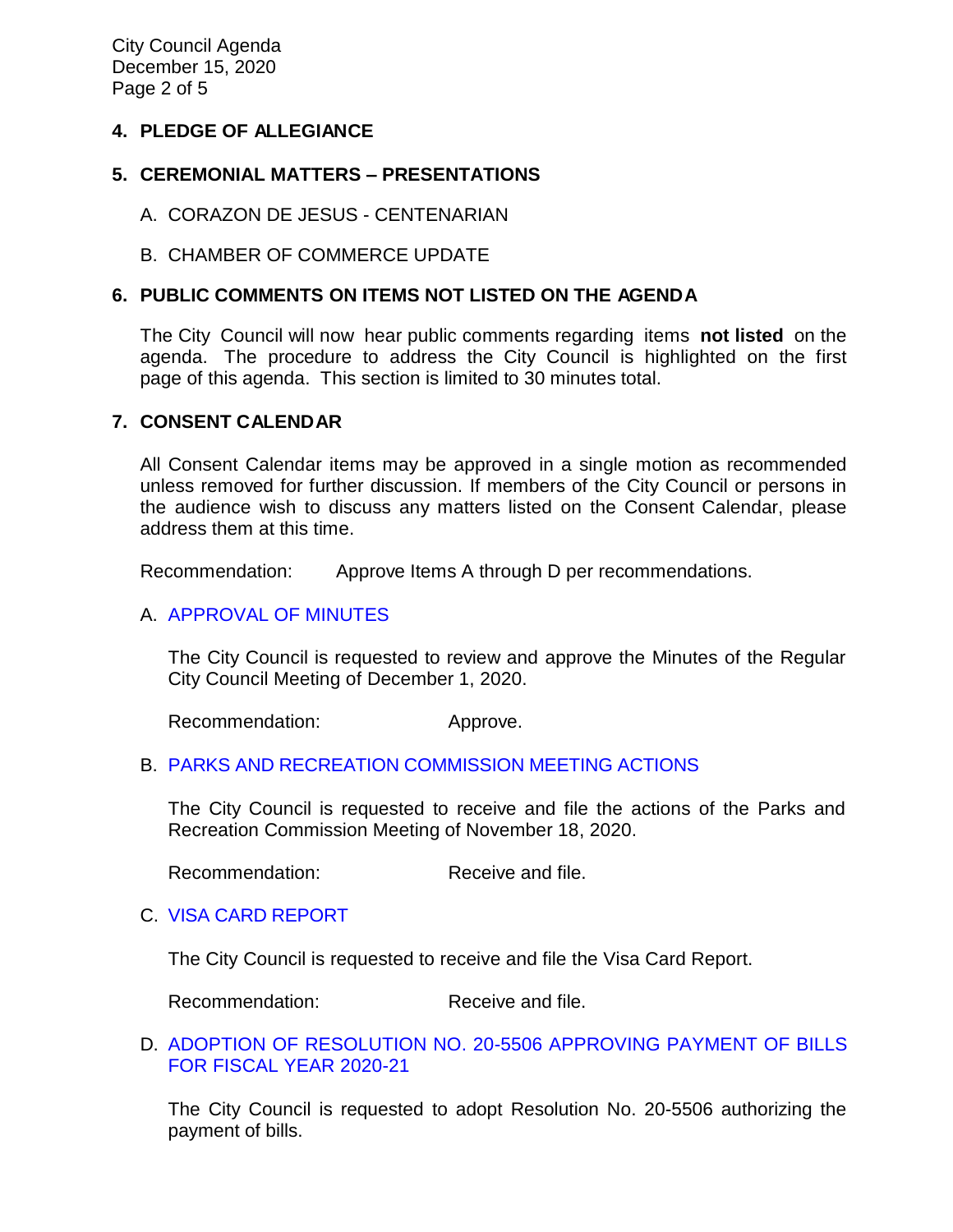City Council Agenda December 15, 2020 Page 3 of 5

Recommendation: Adopt Resolution No. 20-5506.

#### **8. PUBLIC HEARING**

A. [ADOPTION OF URGENCY ORDINANCE NO. 20-1052U TO EXTEND THE](https://ca-templecity.civicplus.com/DocumentCenter/View/15445/8A_Moratorium-for-Crossroads-Specific-Plan_City-Council-Staff-Report)  [MORATORIUM PROHIBITING WITHIN THE MU-C ZONE PUBLIC MARKET](https://ca-templecity.civicplus.com/DocumentCenter/View/15445/8A_Moratorium-for-Crossroads-Specific-Plan_City-Council-Staff-Report)  [USES AND THE SUBDIVISION OF PARCELS AND TENANT SPACES FOR SIX](https://ca-templecity.civicplus.com/DocumentCenter/View/15445/8A_Moratorium-for-Crossroads-Specific-Plan_City-Council-Staff-Report)  **[MONTHS](https://ca-templecity.civicplus.com/DocumentCenter/View/15445/8A_Moratorium-for-Crossroads-Specific-Plan_City-Council-Staff-Report)** 

The City Council is requested to consider extending the existing moratorium in the MU-C Zone of the Crossroads Specific Plan for an additional six months.

Presenter: Community Development Director

Recommendation: Introduce, read by title, waive further reading, and adopt Urgency Ordinance No. 20-1052U extending the moratorium prohibiting within the MU-C zone public market uses and the subdivision of parcels and tenant spaces for six months (July 7, 2021).

#### **9. UNFINISHED BUSINESS** – None

#### **10. NEW BUSINESS**

#### A. [FISCAL YEAR 2020-21 FIRST QUARTER FINANCIAL STATUS](https://ca-templecity.civicplus.com/DocumentCenter/View/15446/10A_1st-Qtr_Staff-Report-1st-Qtr-2021-Financial-Report-Revised) REPORT

The Financial Status Report is to keep City Council updated on the status of the City's financial activities on a quarterly basis.

Presentation: Administrative Services Director

Recommendation: Receive and file the First Quarter Fiscal Year 2020-21 (i.e., July - September 2020) Financial Status Report.

#### **11. UPDATE FROM CITY MANAGER**

#### **12. UPDATE FROM CITY ATTORNEY**

### **13. COUNCIL REPORTS REGARDING AD HOC OR STANDING COMMITTEE MEETINGS**

- A. SCHOOL DISTRICT/CITY STANDING COMMITTEE (Councilmember Man and Mayor Chavez) – Formed 1/3/2012
- B. LAS TUNAS DOWNTOWN REVITALIZATION STANDING COMMITTEE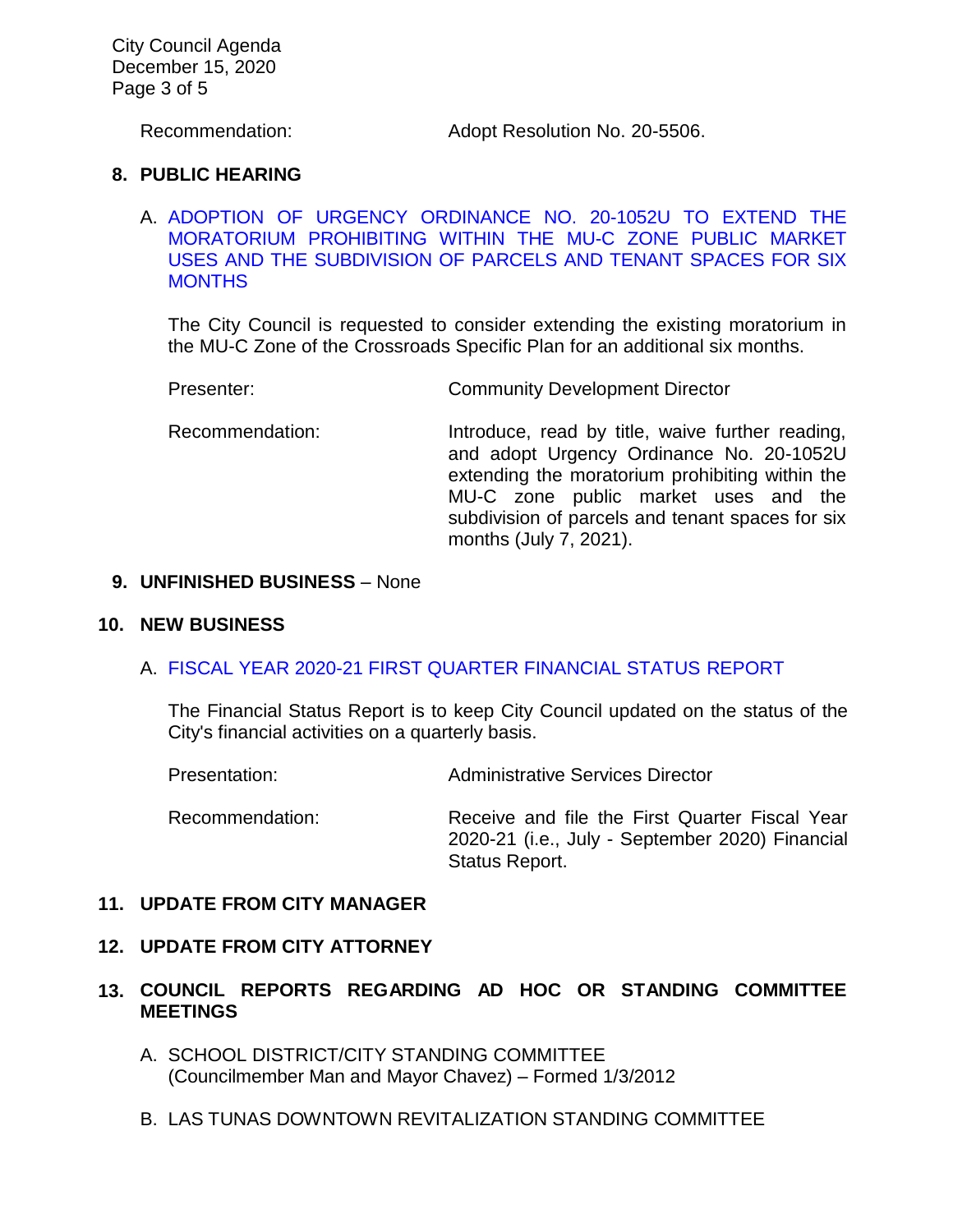City Council Agenda December 15, 2020 Page 4 of 5

(Mayor Chavez and Mayor Pro Tem Yu) – Formed 2/18/2014

- C. FUTURE DEVELOPMENT OF CITY PROPERTIES STANDING COMMITTEE (Mayor Pro Tem Yu and Councilmember Man) – Formed 2/18/2014
- D. AUDIT STANDING COMMITTEE (Mayor Chavez and Mayor Pro Tem Yu) – Formed 7/15/2014
- E. FACILITIES, PUBLIC WORKS, AND INFRASTRUCTURE STANDING **COMMITTEE** (Mayor Pro Tem Yu and Councilmember Man) – Formed 4/4/2017
- F. PRIMROSE PARK ART ELEMENT AD HOC (Councilmember Vizcarra and Mayor Pro Tem Yu) – Formed 5/19/20

## **14. COUNCIL ITEMS SEPARATE FROM THE CITY MANAGER'S REGULAR AGENDA**

- A. COUNCILMEMBER VIZCARRA
- B. COUNCILMEMBER MAN
- C. COUNCILMEMBER STERNQUIST
- D. MAYOR PRO TEM YU
- E. MAYOR CHAVEZ

### **15. ADDITIONAL PUBLIC COMMENTS ON ITEMS NOT LISTED ON THE AGENDA**

The City Council will now hear additional public comments regarding items not listed on the agenda. The procedure to address the City Council is highlighted on the first page of this agenda.

### **16. ADJOURNMENT**

| CITY COUNCIL                             | 7:30 P.M. JANUARY 5, 2021  |
|------------------------------------------|----------------------------|
| <b>PARKS &amp; RECREATION COMMISSION</b> | 7:30 P.M. JANUARY 20, 2021 |
| <b>PLANNING COMMISSION</b>               | 7:30 P.M. JANUARY 12, 2021 |
| TRANSPORTATION AND PUBLIC SAFETY         | 7:30 P.M. JANUARY 13. 2021 |
| <b>COMMISSION</b>                        |                            |

Notice: Staff reports or other written documentation relating to each item of business of this Agenda are available for viewing on the City's website at [www.templecity.us](http://www.templecity.us/) and are on file in the Office of the City Clerk located at City Hall, 9701 Las Tunas Drive, Temple City, California, and available for review during regular office hours. Written documentation submitted to the City Council after